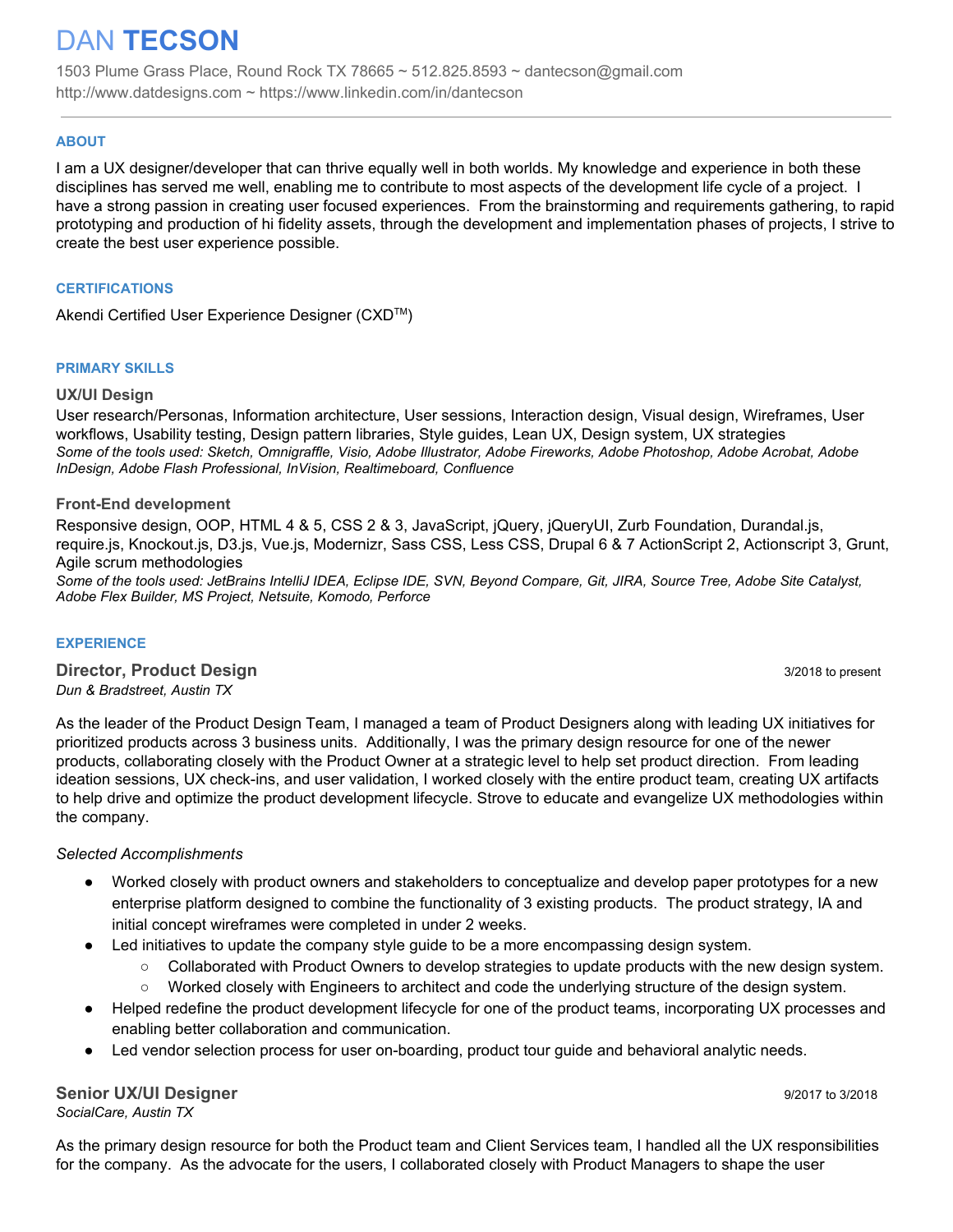experience of our products and ensured that the product's business goals are still met. I was also responsible for creating all conceptual prototypes for our sales team, created to assist in conveying the possibilities of our product offerings. For Client Services engagements, I was heavily involved with the initial interviews to better understand the client's current workflows and identify the opportunities for improvement.

## *Selected Accomplishments*

- Implemented a UX process in the PDLC, which has improved team communication and understanding of what needs to be built.
- Set the interaction and visual design direction for the company product offerings.

## **Senior Product Designer** 8/2015 to 7/2017 *AllClear ID, Austin TX*

From user research and user story creation, to interaction and visual design, I collaborated closely with Product Managers to improve the user experience of current products as well as help shape future product offerings. Created any necessary UX artifacts (from IA and workflow diagrams to wireframes and high fidelity comps) to facilitate workflow discussions and client interactions. Assisted in developing the company's PDLC to ensure good UX practices are put into place at the appropriate times.

## *Selected Accomplishments*

- By identifying inefficiencies and automating tasks with scripts, improved processes and workflows that reduced design and implementation time of microsite creation, from 3 days, to 3 hours or less.
- Worked closely with Product Manager to develop product requirements for a core internal company application.
- Worked closely with Product Manager to conceptualize workflows and interaction designs for 2 key future product offerings.

# **UX/UI Technical Lead** 6/2014 to 6/2015

*Ringtail Design, Austin TX*

Responsible for the UX across the company's products, which included monitoring, enforcing and improving our own UX process. Required to review the interaction and visual design of all the projects, to ensure that the design of our products were user-focused and met the company's high standards. Additional responsibilities included leading design sessions with the development teams, which involved: assisting in synthesis of user interviews, facilitating information architecture discovery, and ideation through divergent thinking exercises. After these sessions, it was my responsibility to explore all the viable options through wireframes and click-through prototypes and produce all the design artifacts, from interaction design with wireframes, through visual design with hi fidelity comps.

## *Selected Accomplishments*

- Created and taught our UX Training course company wide.
- Facilitated user sessions in order to establish UX personas and understanding of the users needs.
- Heavily involved with modifying the company's UX process to adapt to the changes in the development process.

# **UX Developer** 8/2013 to 6/2014

*Ringtail Design, Austin TX*

One of the primary developers on a web based, data analytics platform. Heavily involved with porting the framework from Knockout.js to Durandal.js and rewriting it's chart rendering library to utilize D3.js, rather than Highcharts.js.

## *Selected Accomplishments*

- Major contributor to the interaction design as well as the information architecture of the platform.
- Heavily involved in deciding the front-end architecture of the platform.
- Refactored parts of the application to accommodate new functionality while making it more code readable.